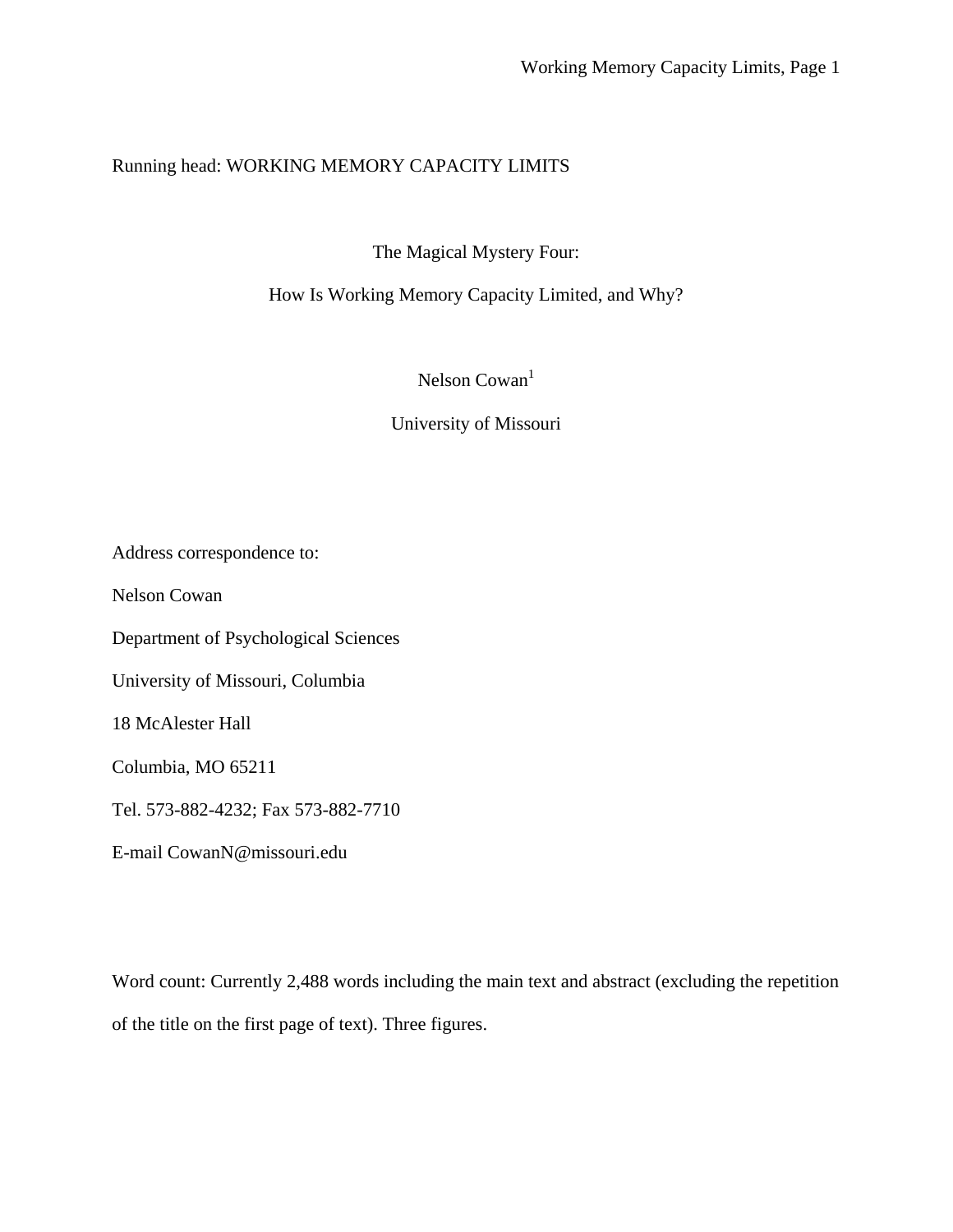### Abstract

 Working memory storage capacity is important because cognitive tasks can be completed only with sufficient ability to hold information as it is processed. The ability to repeat information depends on task demands but can be distinguished from a more constant, underlying mechanism: a central memory store limited to 3 to 5 meaningful items in young adults. I will discuss why this central limit is important, how it can be observed, how it differs among individuals, and why it may exist.

Key words:

Working memory capacity limits Central storage capacity limits Chunking Grouping Core capacity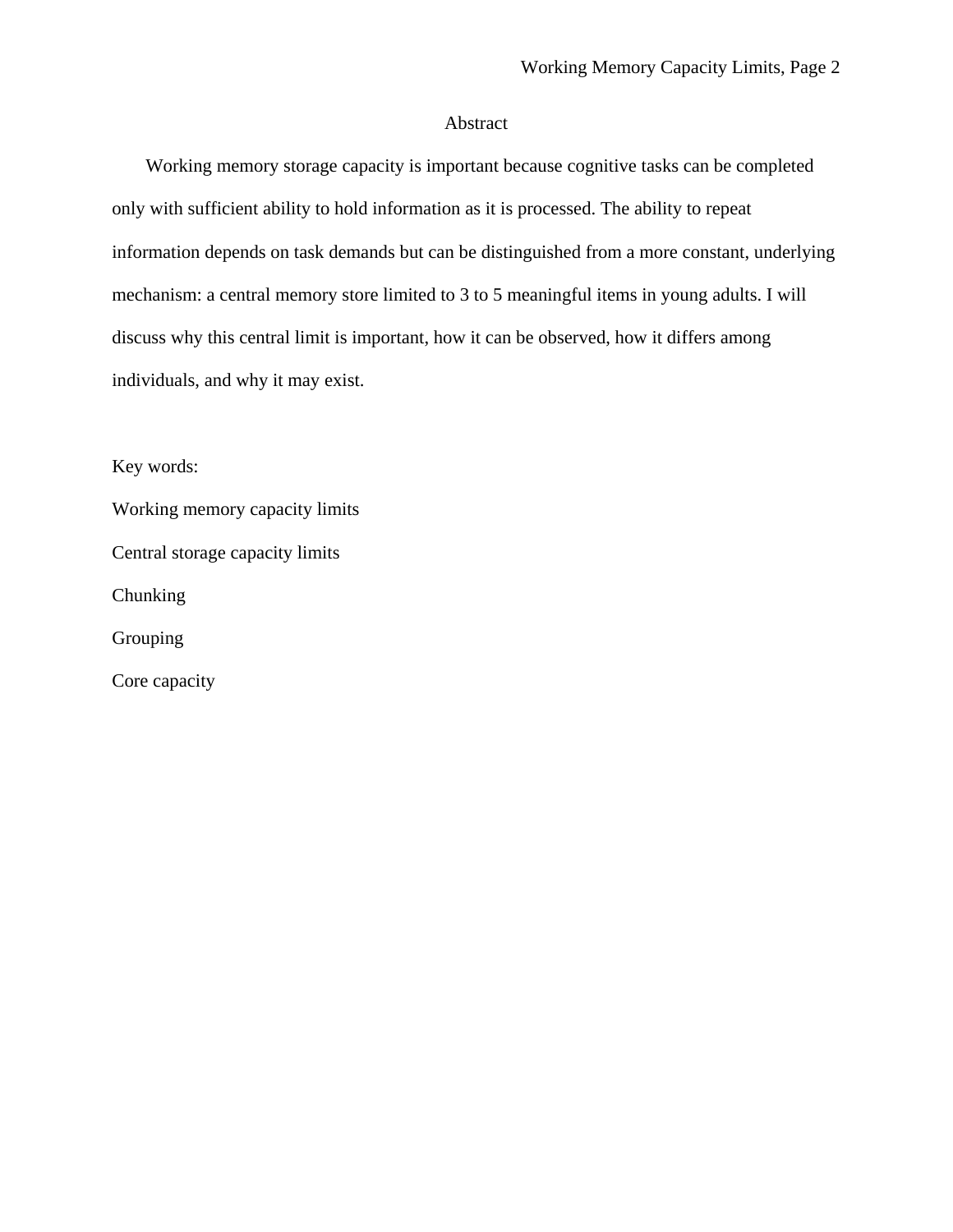It may not really be magical, but it is a mystery.<sup>1</sup> There are severe limits in how much can be kept in mind at once (about 3–5 items). When, how, and why does the limit occur?

In a famous paper humorously describing "the magical number seven plus or minus two," Miller (1956) claimed to be persecuted by an integer. He demonstrated that one can repeat back a list of no more than about seven randomly ordered, meaningful items or *chunks* (which could be letters, digits, or words). Other research has yielded different results, though. Young adults can recall only 3 or 4 longer verbal chunks, such as idioms or short sentences (Gilchrist, Cowan, & Naveh-Benjamin, 2008). Some have shrugged their shoulders, concluding that the limit "just depends" on details of the memory task. Recent research, however, indicates when and how the limit is predictable.

The recall limit is important because it measures what is termed *working memory* (Baddeley & Hitch, 1974; Miller, Galanter, & Pribram, 1960), the few temporarily active thoughts. Working memory is used in mental tasks, such as language comprehension (for example, retaining ideas from early in a sentence to be combined with ideas later on), problem solving (in arithmetic, carrying a digit from the ones to the tens column while remembering the numbers), and planning (determining the best order in which to visit the bank, library, and grocery). Many studies indicate that working memory capacity varies among people, predicts individual differences in intellectual ability, and changes across the life span (Cowan, 2005).

It has been difficult to determine the capacity limit of working memory because multiple mechanisms retain information. Considerable research suggests, for example, that one can retain about 2 seconds' worth of speech through silent rehearsal (Baddeley & Hitch, 1974). Working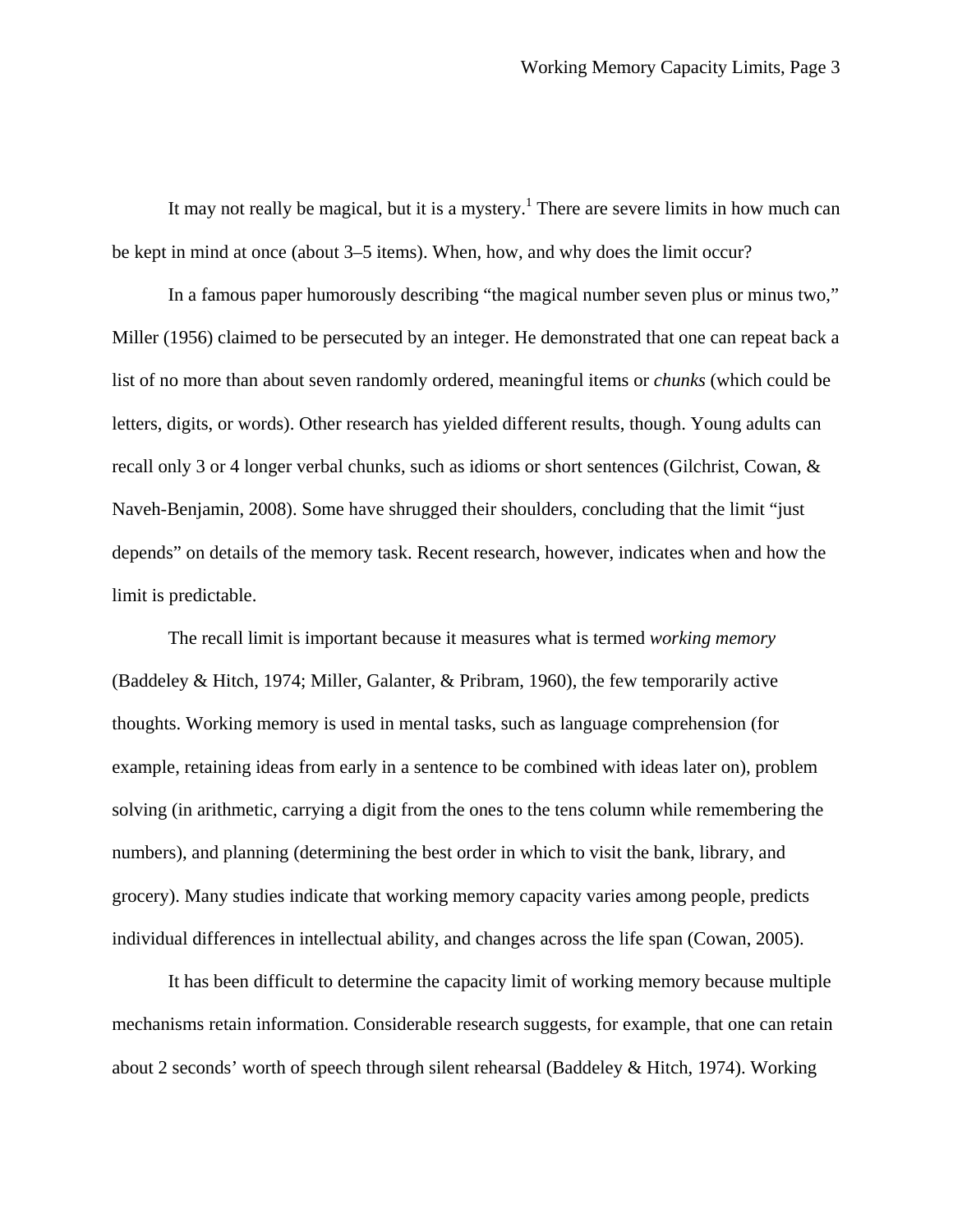memory cannot be limited this way alone, though; in running-span procedures, only the last three to five digits can be recalled (less than 2 seconds' worth). In such procedures, the participant does not know when a list will end and, when it does, must recall several items from the end of the list (Cowan, 2001).

### UNDERSTANDING CENTRAL CAPACITY LIMITS

 To understand the nature of working memory capacity limits, two distinctions matter. Whereas working memory ability is usually measured in a processing-related, inclusive way, it instead takes storage-specific, central measures to observe capacity limits that are similar across materials and tasks.

The *processing-related* versus *storage-specific* distinction has to do with whether the task under consideration prevents processing strategies that individuals adopt to maximize performance (such as verbally rehearsing items or grouping them together), and whether the task minimizes processes that interfere with storing information in working memory (such as a requirement that the items in storage be rearranged or evaluated while being retained in memory). Storage-specific capacity is a more analytic concept, and the capacity limit stays constant across a much wider variety of circumstances. In a broad sense, working memory ability varies widely depending on what processes can be applied to a given task. To memorize verbal materials, one can try to repeat them in one's mind (rehearse them covertly). One can also try to form chunks from multiple words. For example, to remember to buy bread, milk, and pepper, one can form an image of bread floating in peppery milk. To memorize a sequence of spatial locations, one can envision a pathway formed from the locations. Though we cannot yet make precise predictions about how well working memory will operate in every possible task, we can measure storage-specific capacity by preventing or controlling processing strategies.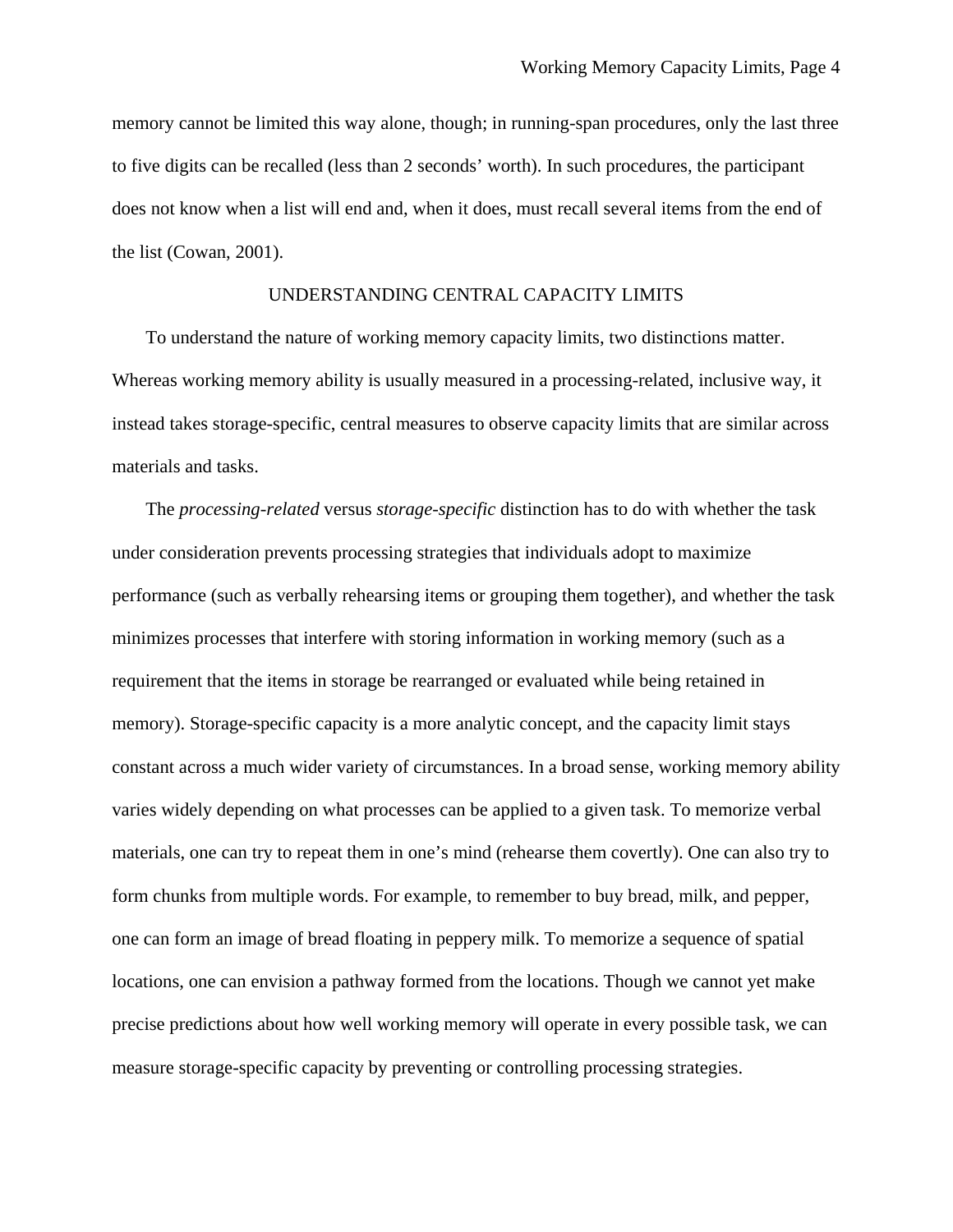That is how one can observe a capacity limit of three to five separate items (Cowan, 2001). In many such studies with rehearsal and grouping curtailed, information was presented (a) in a brief, simultaneous spatial array; (b) in an unattended auditory channel, with attention to the sensory memory taking place only after the sounds ended; (c) during the overt, repetitive pronunciation of a single word by the participant; or (d) in a series with an unpredictable ending, as in running span. In such task conditions, one can observe that a handful of concepts can be held in the conscious mind.

 These boundary conditions, in which grouping and rehearsal processes are prevented one way or another, are also of practical use to predict performance when the material is too brief, long, or complex to allow such processing strategies. For example, when trying to comprehend an essay, one might have to hold in mind concurrently the major premise, the point made in the previous paragraph, and a fact and an opinion presented in the current paragraph. Only when all of these elements have been integrated into a single chunk can the reader successfully continue to read and understand. Forgetting one of these ideas may lead to a more shallow understanding of the text, or to the need to go back and reread. As Cowan (2001) noted, many theorists with mathematical models of particular aspects of problem solving and thought have allowed the number of items in working memory to vary as a free parameter, and the models seem to settle on a value of about four, where the best fit is typically achieved.

 In recent articles, we have shown the constancy of working memory capacity in chunks, by teaching new multi-item chunks. We have presented a set of arbitrarily paired words, such as *desk*–*ball*, repeatedly and consistently. Concurrently, we have presented other words as singletons. The paired words become new chunks. Young adults can recall three to five chunks from a presented list no matter whether these are learned pairs or singletons. The most precise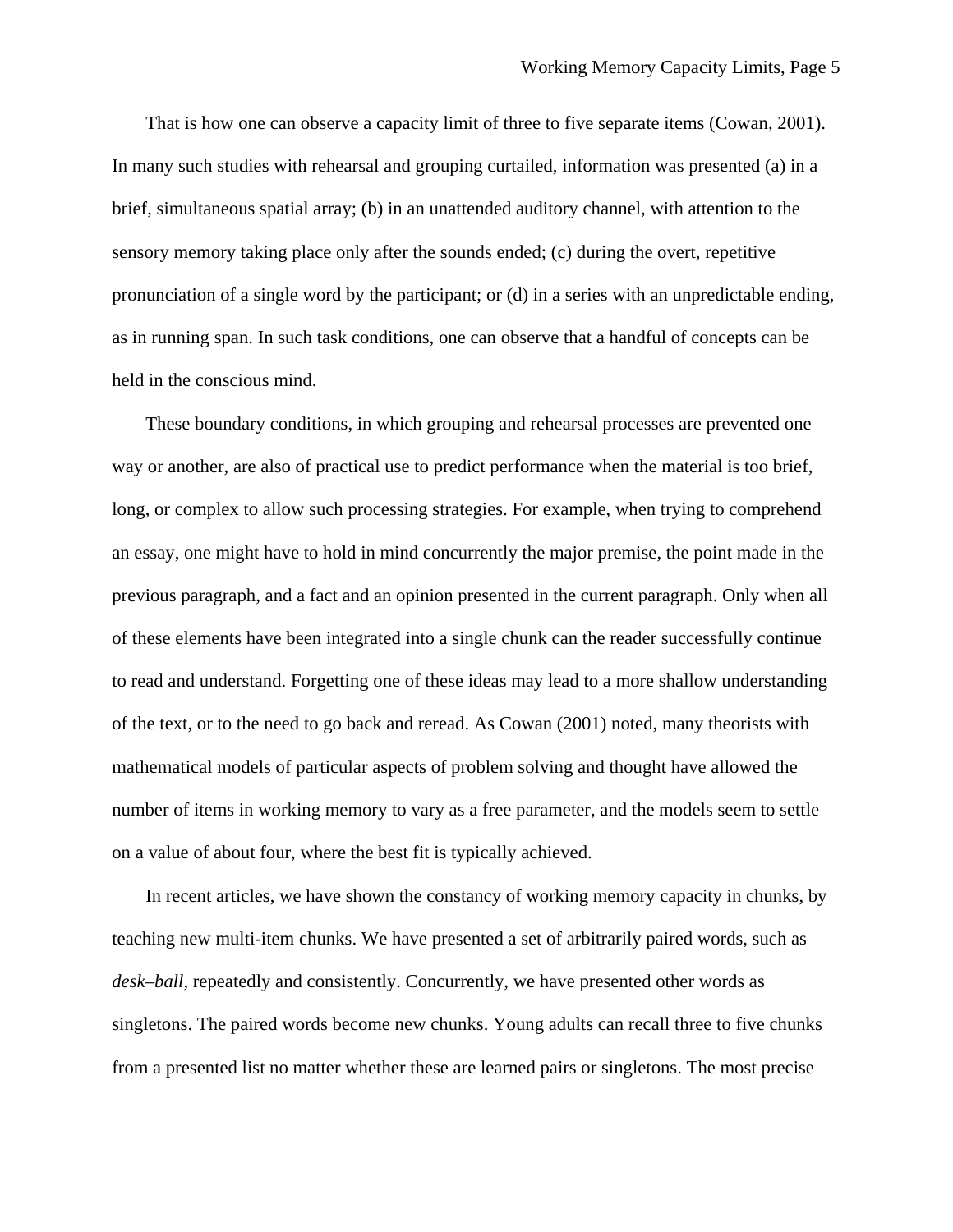result was obtained by Chen and Cowan (2009) as illustrated in Figure 1. Ordinarily, the result would depend on the length of the list and of the items but, when verbal rehearsal was prevented by having the participant repeat the word "the" throughout the trial, individuals remembered only about 3 units, no matter whether those were singletons or learned pairs. With similar results across many types of materials and tasks, we believe there truly is a central working memory faculty limited to three to five chunks in adults, which can predict mistakes in thinking and reasoning (Halford, Cowan, & Andrews, 2007).

One can ask how individuals differ in working memory ability. They may differ in how much can be stored. However, there are also processes that can influence how effectively working memory is used. An important example is in the use of attention to fill working memory with the items one should be remembering (say, the concepts being explained in a class) as opposed to filling it with distractions (say, what one is planning to do after class). According to one type of view (e.g., Kane, Bleckley, Conway, & Engle, 2001; Vogel, McCollough, & Machizawa, 2005), low-span individuals remember less because they use up more of their storage capacity holding information that is irrelevant to the assigned task.

Several other recent studies show, however, that this popular view cannot be the whole story and that there are true capacity differences between individuals (Cowan, Morey, AuBuchon, Zwilling, and Gilchrist, in press; Gold et al., 2006). Cowan et al. compared 7- to 8-year-old and 11- to 12-year-old children and college students, using a version of the array memory procedure illustrated in Figure 2. There were two different shapes, but participants were sometimes instructed to retain only items of one shape. To make the task interesting to children, the colored shapes were to be thought of as children in a classroom. When the test probe item was presented, the task was to indicate with a mouse click whether that "child" was in the correct seat, belonged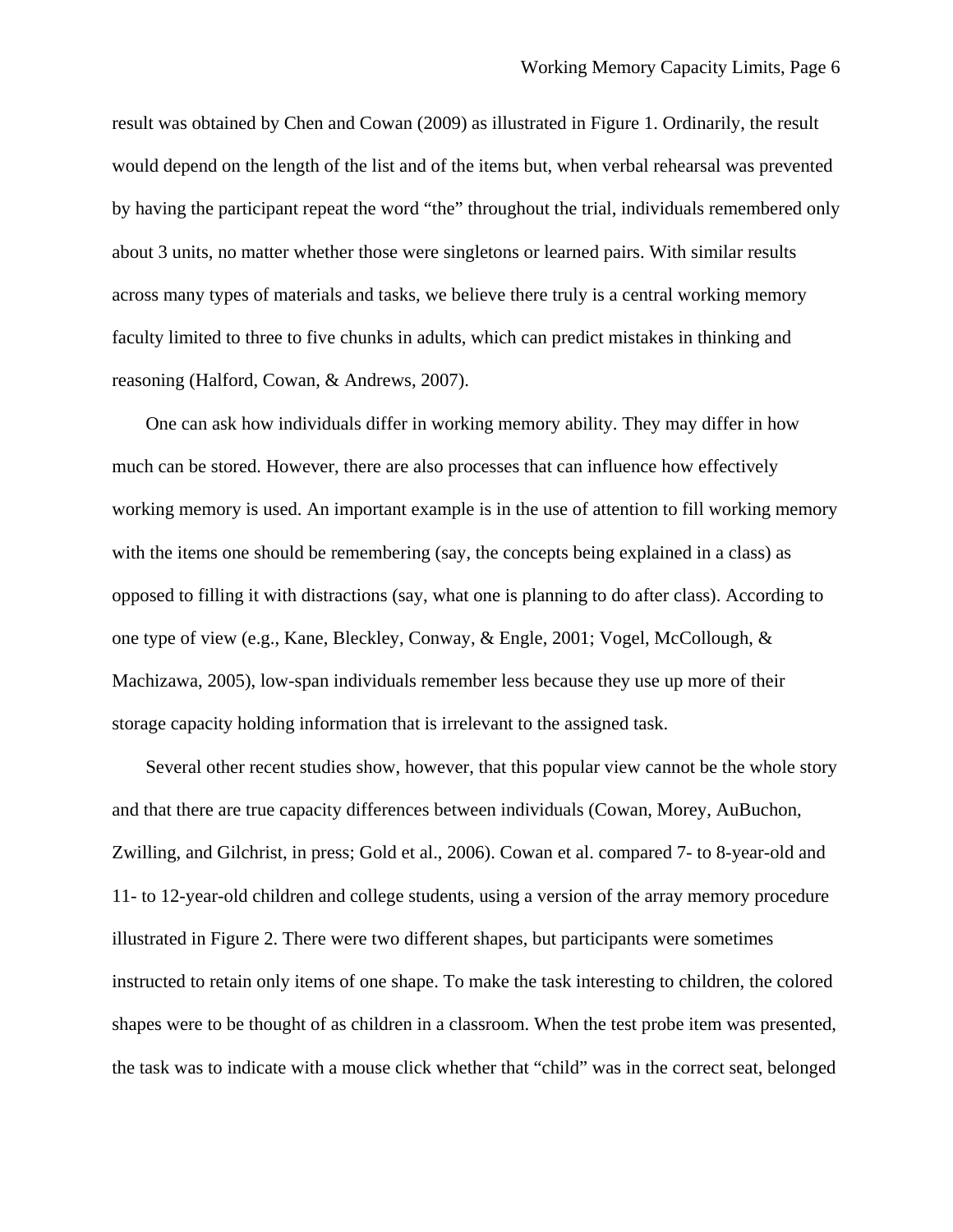in a different seat, or belonged out (i.e., was missing entirely from the memory array). In the latter case, a click on the door icon sent the "child" to the principal.

 We estimated the contents of working memory in several attention conditions. In one condition, objects of one shape were to be attended and the test probe item was of that shape on 80% of the trials. In the remaining 20% of the trials in that condition, an item of the shape to be ignored was nevertheless tested. The test probe sometimes differed in color from the corresponding array item. We scored the proportion of change trials in which the change was noticed (hits) and of no-change trials in which an incorrect response of change was given (false alarms). Hits and false alarms were used in a simple formula to estimate the number of items stored in working memory, taking into account guessing (Cowan, 2001). This value was lower for 7-year-olds (about 1.5) than it was for older children or adults (about 3.0), indicating that the age groups differed in storage. There was also an advantage for the test of the shape to be remembered, compared to the shape to be ignored; attention helped greatly. What was noteworthy is that this advantage for the attended shape was just as large in 7-year-olds as it was in adults, provided that the total number of items in the field was small (four). This suggests that simple storage capacity, and not just processing ability, distinguishes young children from adults. Other work suggests that storage and processing capacities both make important, partly separate and partly overlapping contributions to intelligence and development (Cowan, Fristoe, Elliott, Brunner, & Saults, 2006).

The *inclusive* versus *central* distinction has to do with whether we allow individuals to use transient information that is specific to how something sounds, looks, or feels—that is, sensorymodality-specific information—or whether we structure our stimulus materials to exclude that type of information, leaving a residual of only abstract information that applies across modalities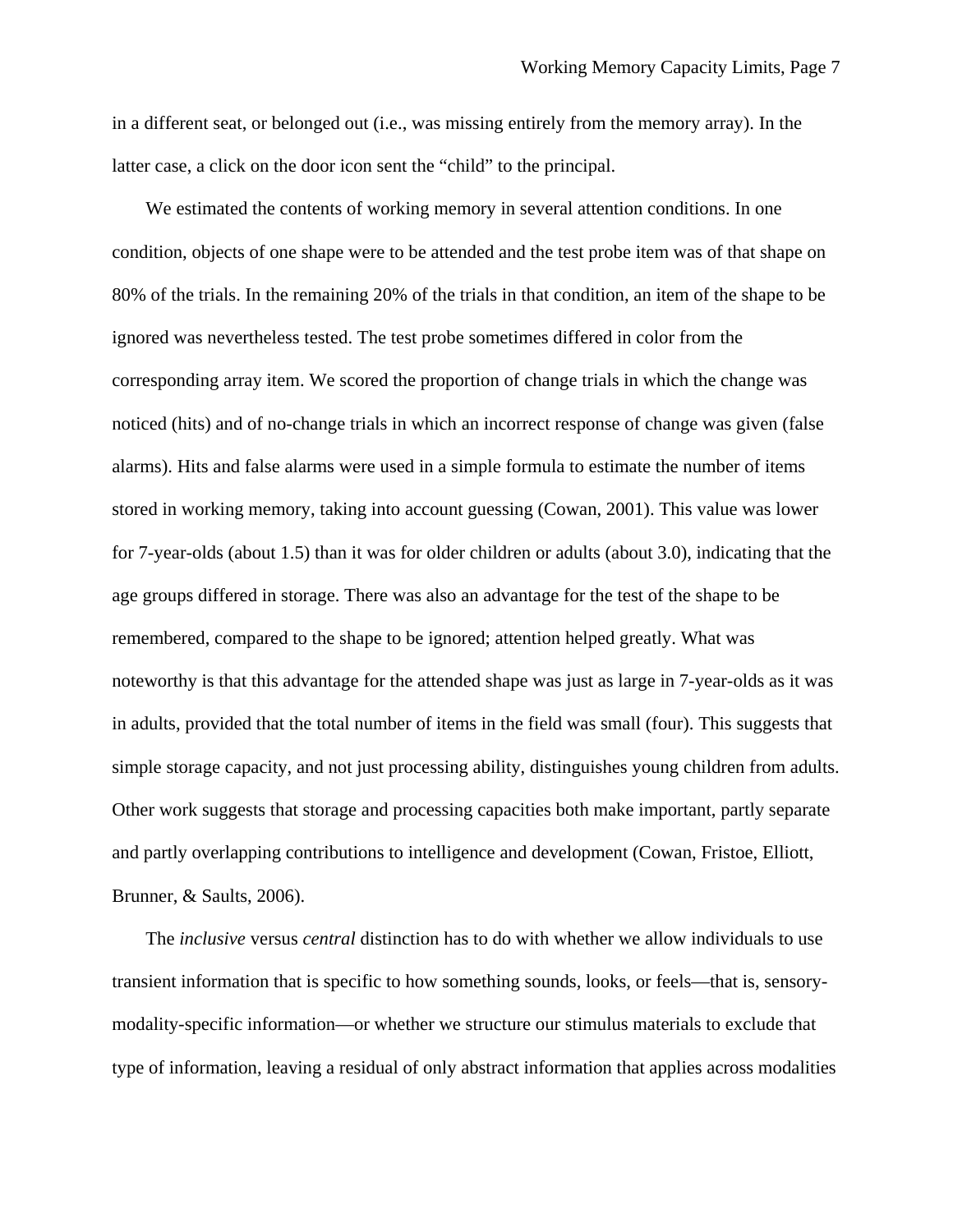(called central information). If one is trying to remember a spoken telephone number, for example, further conversation produced by the same speaker's voice interferes with auditory sensory information and leaves intact only the abstract, central information about the digits in the telephone number. Although it is useful for human memory that people can use vivid memories of how a picture looked or how a sentence sounded, these types of information tend to obscure the finding of a central memory usually limited to 3 to 5 items in adults. That central memory is especially important because it underlies problem solving and abstract thought.

 Limits to central memory can be observed better if the contribution of information in sensory memory is curtailed, as shown by Saults & Cowan (2007) in a procedure illustrated in Figure 3. An array of colored squares was presented at the same time as an array of simultaneous spoken digits produced by different voices in four loudspeakers (to discourage rehearsal). The task was sometimes to attend to only the squares or only the spoken digits, and sometimes to attend to both modalities at once. The key finding was that, when attention was directed different ways, a central working memory capacity limit still held. People could remember about 4 squares if asked to attend only to squares, and if they were asked to attend to both squares and digits, they could remember fewer squares, but about 4 items in all. This fixed capacity limit was obtained, though, only if the items to be recalled were followed by a jumble of meaningless, mixed visual and acoustic stimuli (a mask) so that sensory memory would be wiped out and the measure of working memory would be limited to central memory. With an inclusive situation (no mask), two modalities were better than one. Cowan and Morey (2007) similarly found that, for the process of encoding (putting into working memory) some items while remembering others, again two modalities are better than one (Cowan & Morey, 2007), whereas modality did not matter for central storage in working memory after encoding was finished.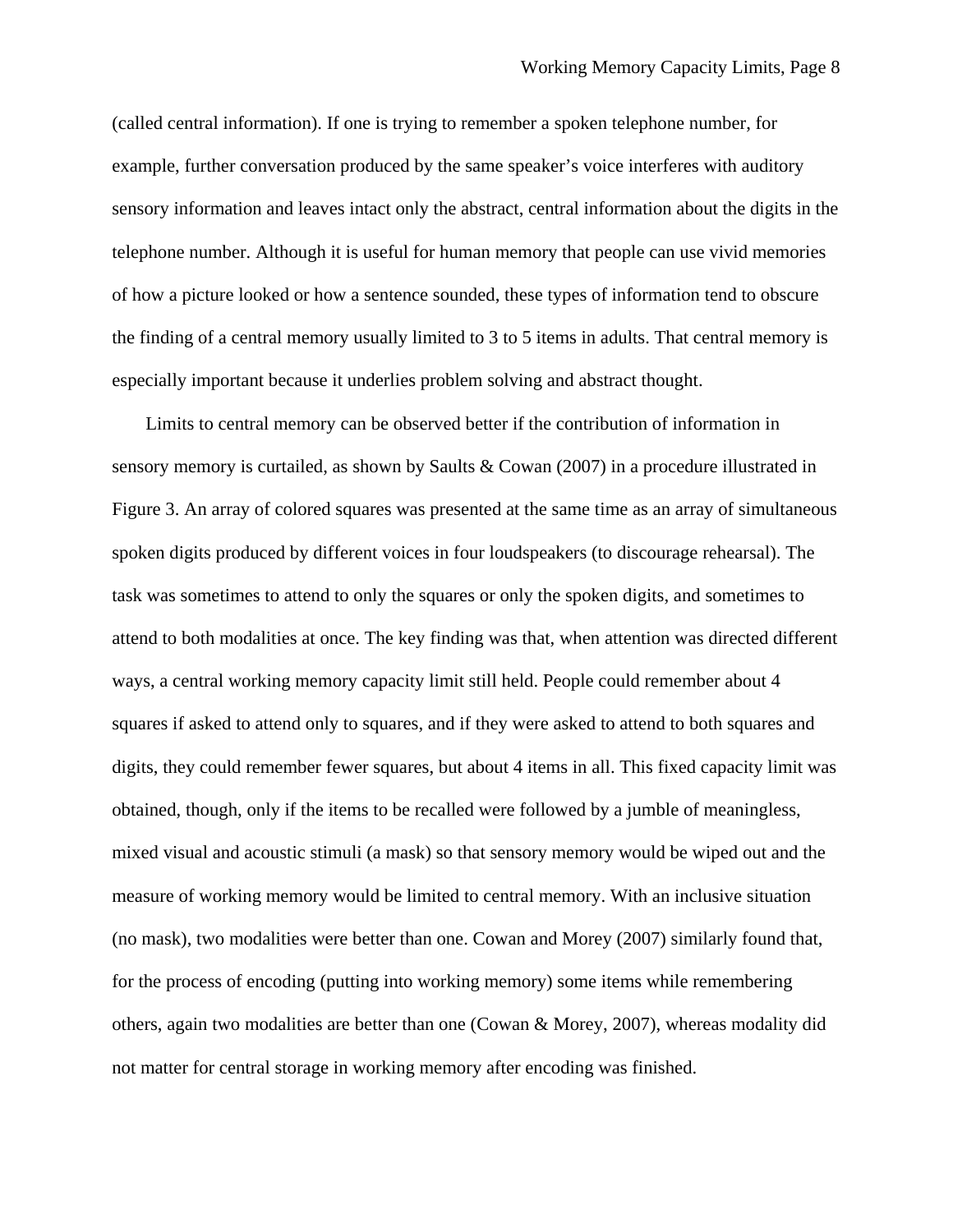### WHY THE STORAGE CAPACITY LIMIT?

 The reasons for the central working memory storage limit of 3 to 5 chunks remain unclear, but Cowan (2005) reviewed a variety of hypotheses. They are not necessarily incompatible; more than one could have merit. There are two camps: (a) capacity limits as weaknesses, and (b) capacity limits as strengths.

 The capacity-limit-as-weakness camp suggests reasons why it would be biologically expensive for the brain to have a larger working memory capacity. One way this could be the case is if there is a cycle of processing in which the patterns of neural firing representing, say, four items or concepts must fire in turn within, say, every consecutive 100-millisecond period, else not all concepts will stay active in working memory. The representation of a larger number of items could fail because together they take too long to be activated in turn or because patterns too close together in time interfere with each other (with, for example, a red square and a blue circle being misremembered as a red circle and a blue square).

If the neural patterns for multiple concepts are instead active concurrently, it may be that more than about four concepts result in interference among them, or that separate brain mechanisms are assigned to each concept, with insufficient neurons at some critical locale to keep more than about four items active at once. The recommended readings by Cowan (2005), Jonides et al. (2008), and Klingberg (2009) discuss neuroimaging studies showing that one brain area, the inferior parietal sulcus, appears capacity-limited at least for visual stimuli. If capacity is a weakness, perhaps superior beings from another planet can accomplish feats that we cannot because they have a larger working memory limit, similar to our digital computers (which, however, cannot do complex processing to rival humans in key ways).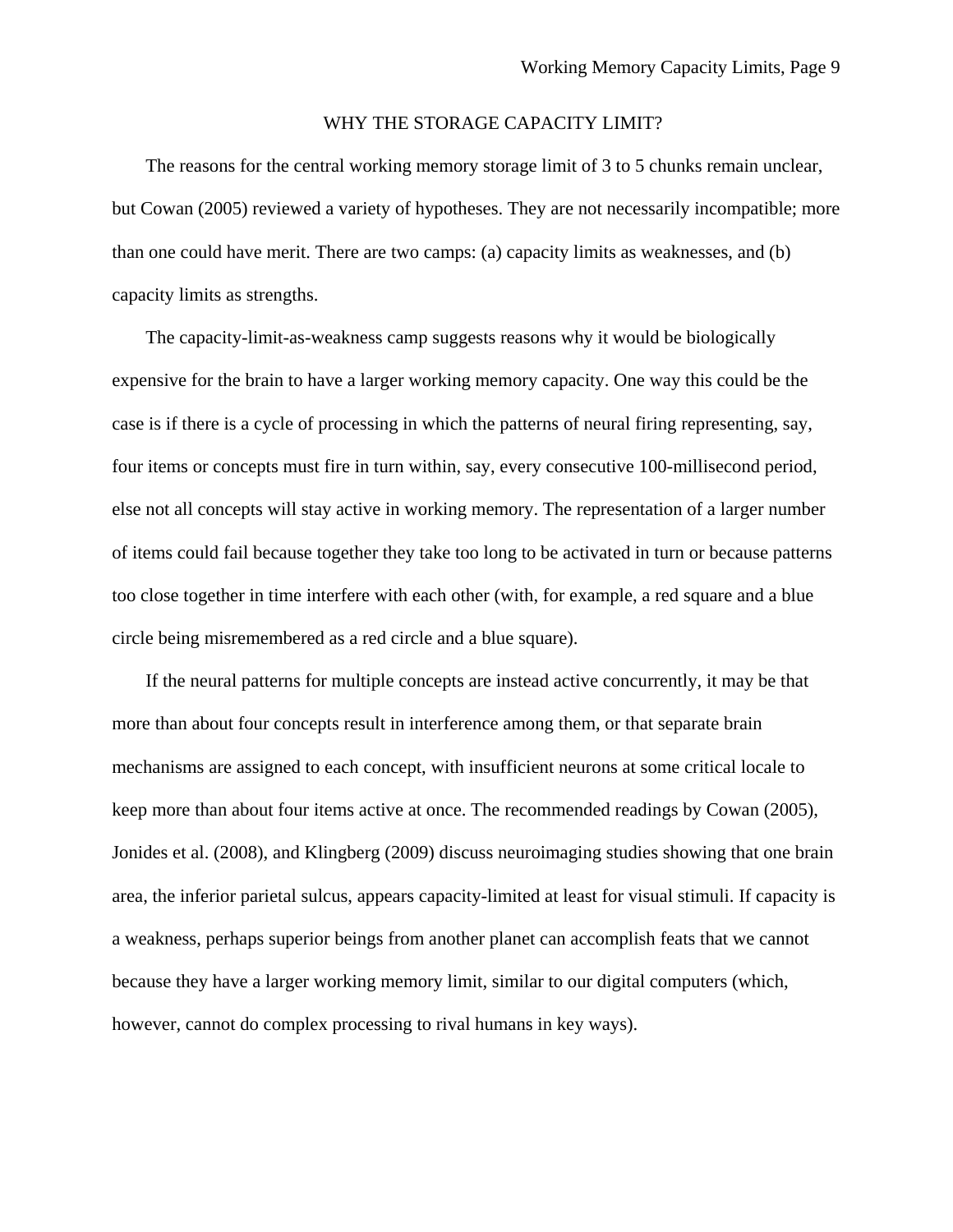The capacity-limit-as-strength camp includes diverse hypotheses. Mathematical simulations suggest that, under certain simple assumptions, searches through information are most efficient when the groups to be searched include about 3.5 items on average. A list of three items is wellstructured with a beginning, middle, and end serving as distinct item-marking characteristics; a list of five items is not far worse, with two added in-between positions. More items than that might lose distinctiveness within the list. A relatively small central working memory may allow all concurrently active concepts to become associated with one another (chunked) without causing confusion or distraction. Imperfect rules, such as those of grammar, can be learned without too much worry about exceptions to the rule, as these are often lost from our limited working memory. This could be an advantage, especially in children.

### **CONCLUSION**

 Tests of working memory demonstrate practical limits that vary, depending on whether the test circumstances allow processes such as grouping or rehearsal, focusing of attention on just the material relevant to the task, and the use of modality- or material-specific stores to supplement a central store. Recent work suggests, nevertheless, that there is an underlying limit on a central component of working memory—typically 3 to 5 chunks in young adults. If we are careful about stimulus control, central capacity limits are useful in predicting which thought processes individuals can execute, and in understanding individual differences in cognitive maturity and intellectual aptitude. There are probably factors of biological economy limiting central capacity but, in some ways, the existing limits may be ideal, or nearly so, for humans.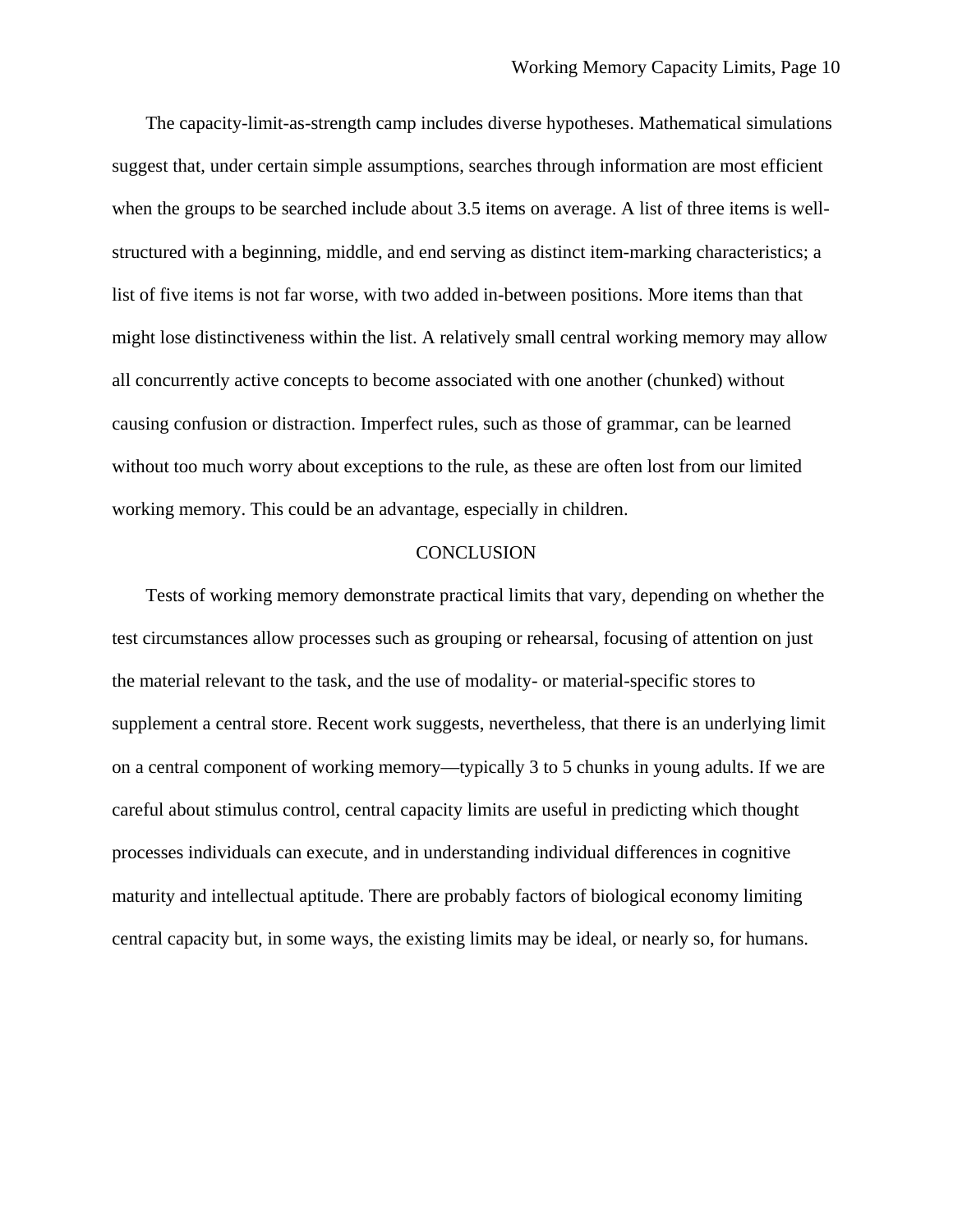## NOTE

<sup>1</sup>Address correspondence to Nelson Cowan, Department of Psychological Sciences,

University of Missouri, 18 McAlester Hall, Columbia, MO 65211. Email

CowanN@missouri.edu.

Funding: This research was supported by NIH Grant R01 HD-21338.

Endnote: <sup>1</sup>To readers in the 26<sup>th</sup> century or thereafter: The title alludes to *The Magical Mystery* 

*Tour*, one of many electromechanically recorded collections of rhythmic, voice-and-instrumental

music about life and emotions by the Beatles, a British foursome that had messianic popularity.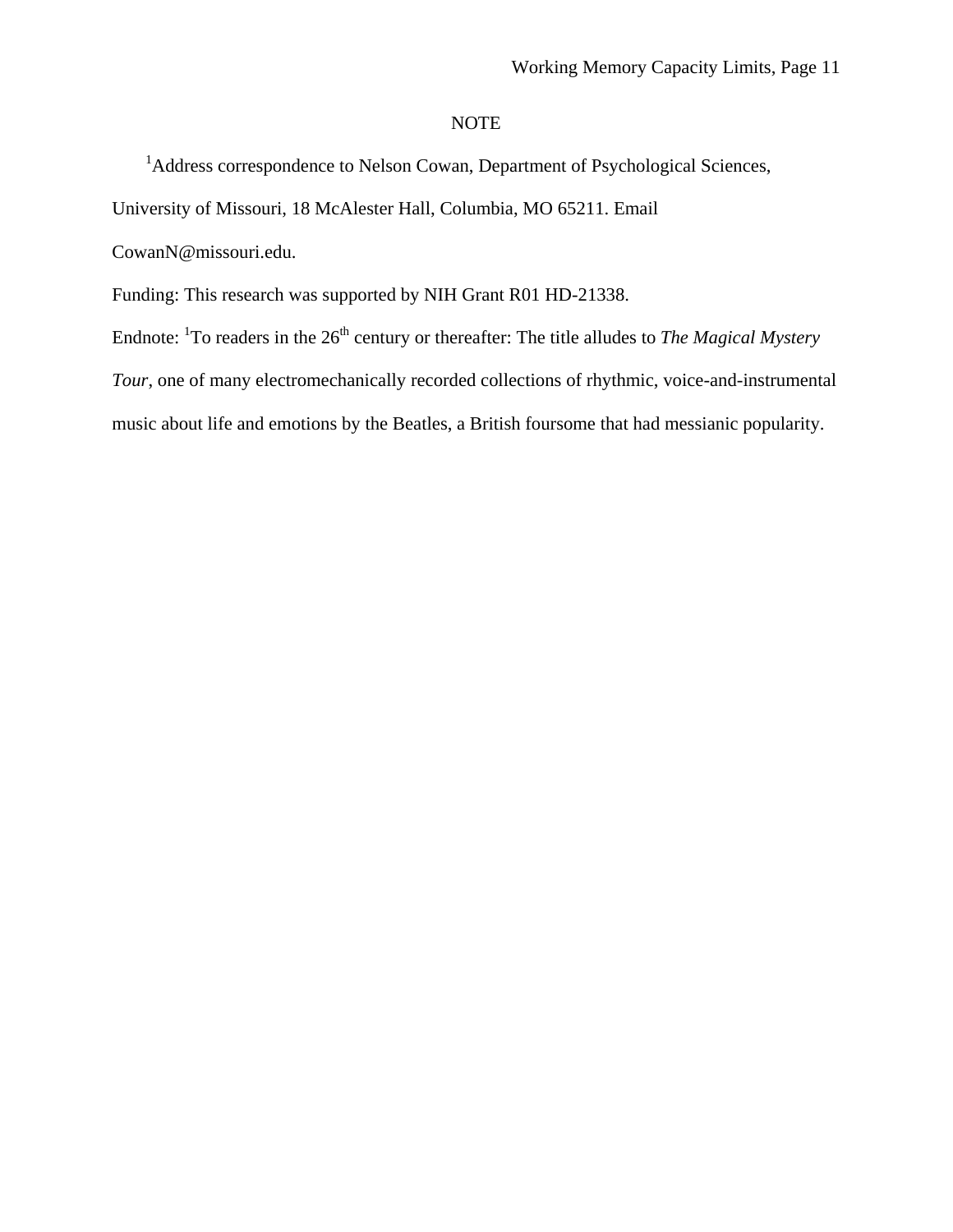#### RECOMMENDED READING

- Baddeley, A. (2007). *Working memory, thought, and action*. New York: Oxford University Press. A book providing a thoughtful update of the traditional working memory theory, taken in its broad context, including discussion of the recent episodic-buffer component that may share characteristics with the central-storage-capacity concept.
- Cowan, N., & Rouder, J.N. (2009). Comment on "Dynamic shifts of limited working memory resources in human vision." *Science*, *323*(no. 5916), 877. An article providing a mathematical foundation for the concept of a fixed capacity limit, and defending that concept against the alternative hypothesis that attention can be spread thinly over all items presented to an individual.
- Cowan, N. (2005). (See References). A book presenting the case for a central storage limit in the context of the history of the field, drawing key distinctions, and exploring alternative theoretical explanations for the limit.
- Jonides, J., Lewis, R.L., Nee, D.E., Lustig, C.A., Berman, M.G., & Moore, K.S. (2008). The mind and brain of short-term memory. *Annual Review of Psychology, 59*, 193–224. A review article broadly overviewing the working memory system, taking into consideration both behavioral and brain evidence and discussing capacity limits along with other possible limitations, such as decay.
- Klingberg, T. (2009). *The overflowing brain: Information overload and the limits of working memory*. New York: Oxford University Press. A book broadly and simply discussing recent research on the concept of working memory capacity, emphasizing brain research, working memory training, and practical implications of capacity limits.

### **REFERENCES**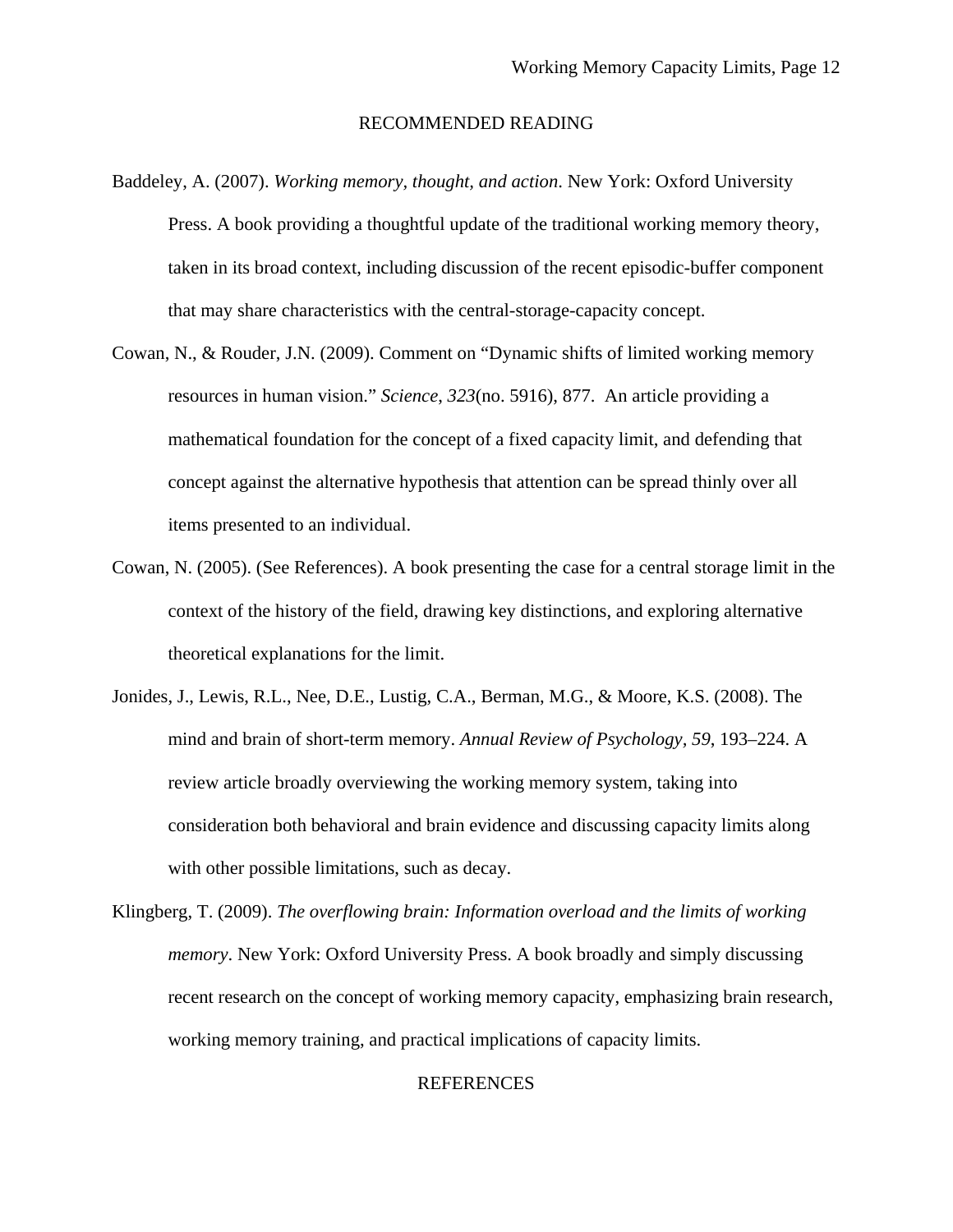- Baddeley, A.D., & Hitch, G. (1974). Working memory. In G.H. Bower (Ed.), *The psychology of learning and motivation* (Vol. 8, pp. 47–89). New York: Academic Press.
- Chen, Z., & Cowan, N. (2009). Core verbal working memory capacity: The limit in words retained without covert articulation. *Quarterly Journal of Experimental Psychology*, *62*, 1420–1429.
- Cowan, N. (2001). The magical number 4 in short-term memory: A reconsideration of mental storage capacity. *Behavioral and Brain Sciences*, *24*, 87–185.

Cowan, N. (2005). *Working memory capacity*. Hove, East Sussex, UK: Psychology Press.

- Cowan, N., Fristoe, N.M., Elliott, E.M., Brunner, R.P., & Saults, J.S. (2006). Scope of attention, control of attention, and intelligence in children and adults. *Memory & Cognition*, *34*, 1754–1768.
- Cowan, N., & Morey, C.C. (2007). How can dual-task working memory retention limits be investigated? *Psychological Science*, *18*, 686–688.
- Cowan, N., Morey, C.C., AuBuchon, A.M., Zwilling, C.E., & Gilchrist, A.L. (in press). Sevenyear-olds allocate attention like adults unless working memory is overloaded. *Developmental Science*.
- Gilchrist, A.L., Cowan, N., & Naveh-Benjamin, M. (2008). Working memory capacity for spoken sentences decreases with adult aging: Recall of fewer, but not smaller chunks in older adults. *Memory*, *16*, 773–787.
- Gold, J.M., Fuller, R.L., Robinson, B.M., McMahon, R.P., Braun, E.L., & Luck, S.J. (2006). Intact attentional control of working memory encoding in schizophrenia. *Journal of Abnormal Psychology*, *115*, 658–673.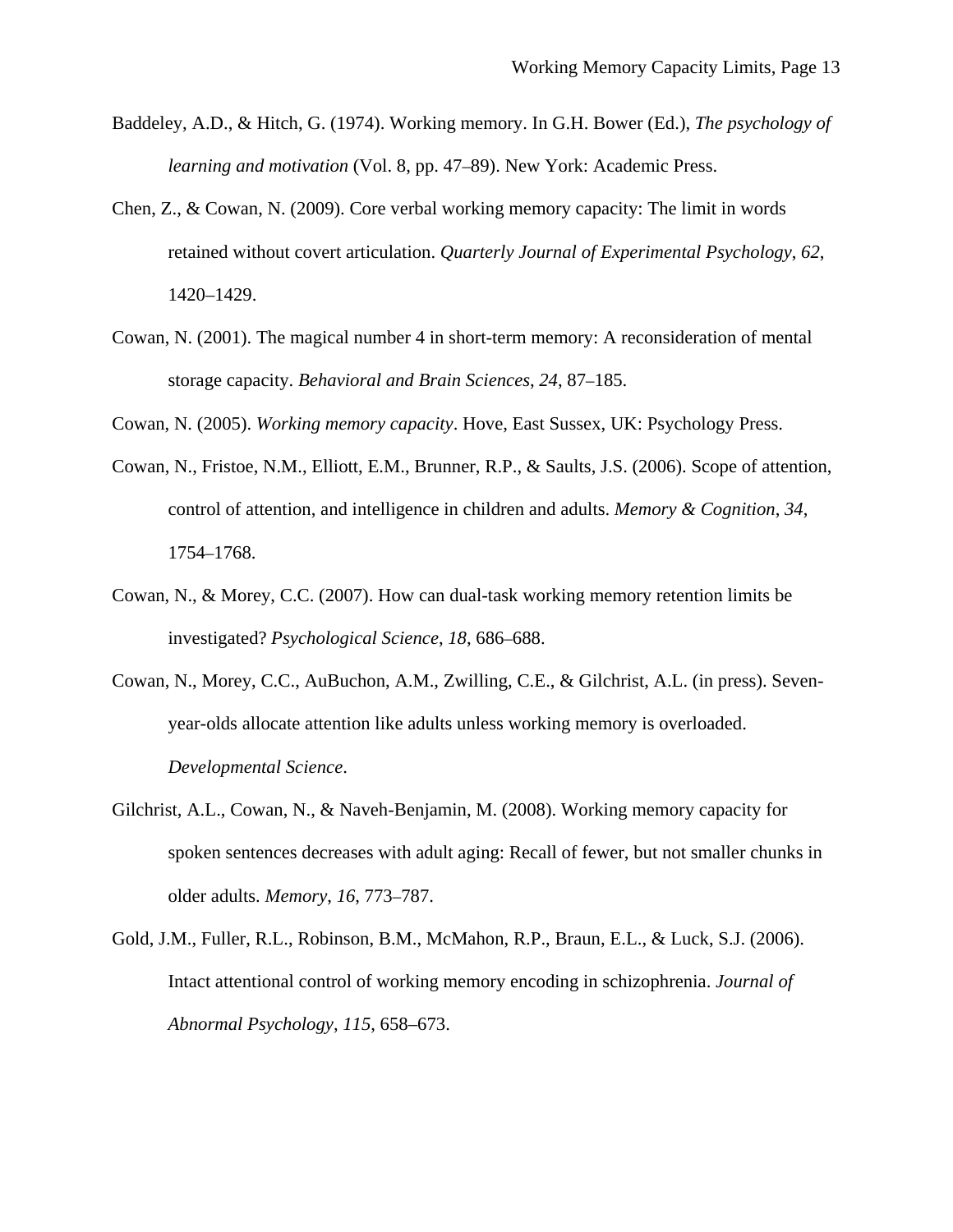- Halford, G.S., Cowan, N., & Andrews, G. (2007). Separating cognitive capacity from knowledge: A new hypothesis. *Trends in Cognitive Sciences*, *11*, 236–242.
- Kane, M.J., Bleckley, M.K., Conway, A.R.A., & Engle, R.W. (2001). A controlled-attention view of working-memory capacity. *Journal of Experimental Psychology: General*, *130*, 169–183.
- Miller, G.A. (1956). The magical number seven, plus or minus two: Some limits on our capacity for processing information. *Psychological Review*, *63*, 81–97.
- Miller, G.A., Galanter, E., & Pribram, K.H. (1960). *Plans and the structure of behavior*. New York: Holt, Rinehart, & Winston, Inc.
- Saults, J.S., & Cowan, N. (2007). A central capacity limit to the simultaneous storage of visual and auditory arrays in working memory. *Journal of Experimental Psychology: General*, *136*, 663–684*.*
- Vogel, E.K., McCollough, A.W., & Machizawa, M.G. (2005). Neural measures reveal individual differences in controlling access to working memory. *Nature*, *438*, 500–503.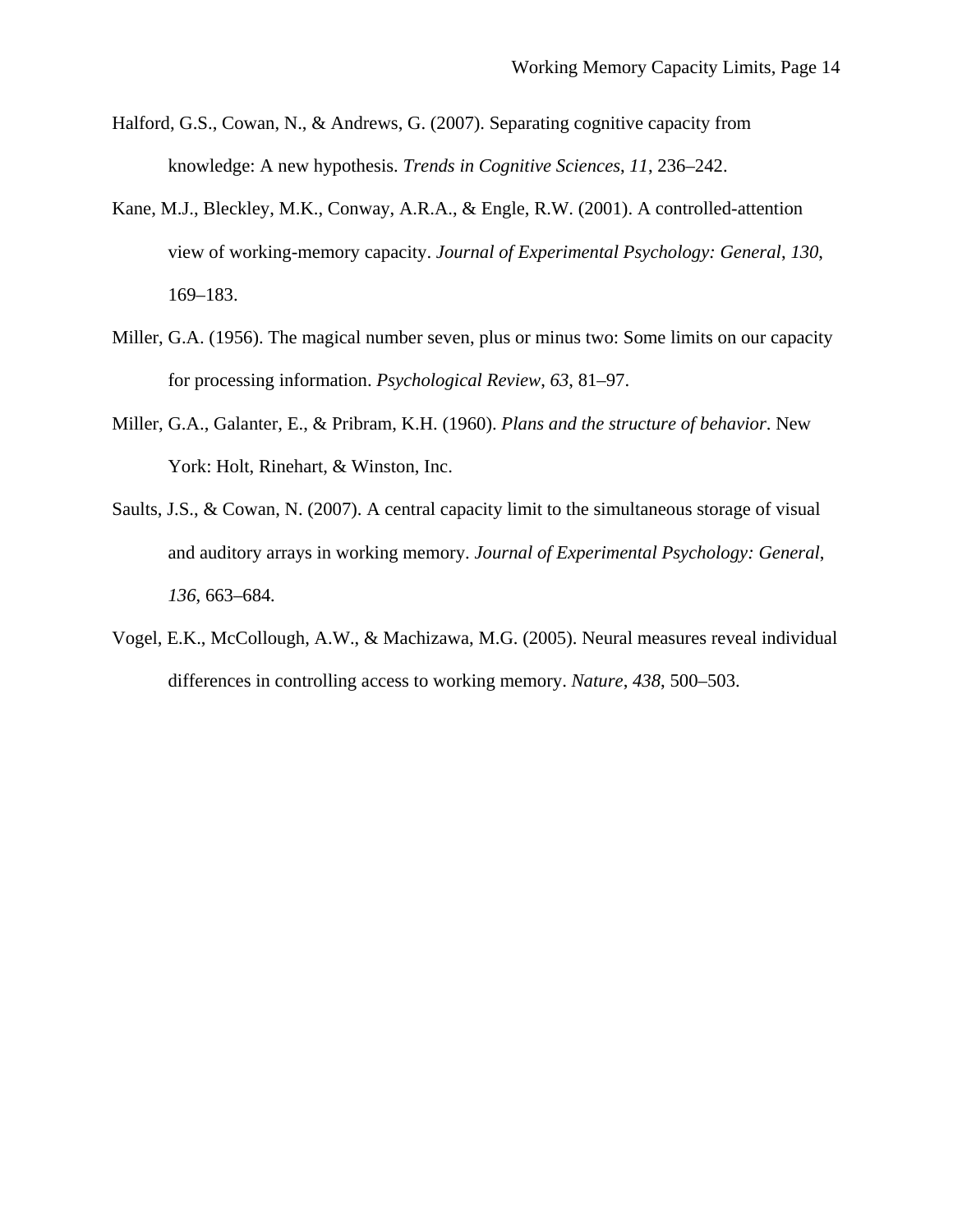### Figure Captions

/fl/**Fig. 1.** Illustration of the three-part method of Chen and Cowan (2009) using word lists. The central capacity limit, which can be observed only if rehearsal is prevented, was about 3 chunks, no matter whether these chunks were singletons or learned word pairs.

/fl/**Fig. 2.** Illustration of the method of Cowan et al. (in press) using object arrays. For simple materials, the capacity limit increased markedly from age 7 to adulthood, whereas the ability to focus on the relevant items and to ignore irrelevant ones stayed rather constant across that time.

/fl/**Fig. 3.** Illustration of the method in the fifth and final experiment in Saults and Cowan (2007) using audiovisual arrays. When sensory memory was eliminated, capacity was about 4 items no matter whether these were all visual objects or were a mixture of visual and auditory items.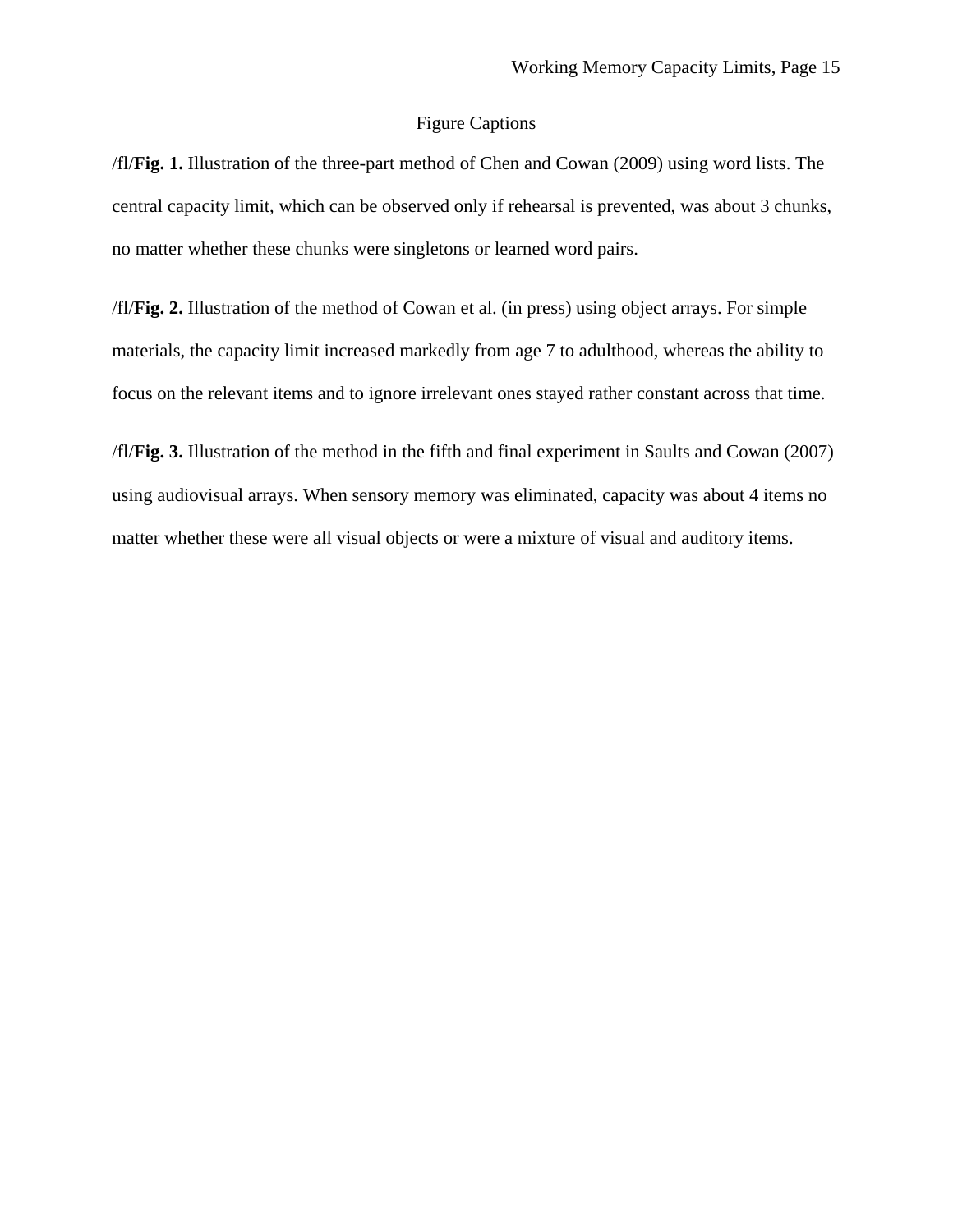Figure 1

*1. Familiarization Instructions* : learn the pairings



*2. Training Instructions* : reproduce the pair. (Repeated until 100% correct)



*3. List Recall Instructions* : reproduce the entire list, sometimes while repeating the words "the, the, the…" during the entire trial.



*Key result*: For any list length, if "the" is repeated and words are considered correct regardless of their serial order in the response, people can remember only about 3 units no matter whether these units are singletons or pairs.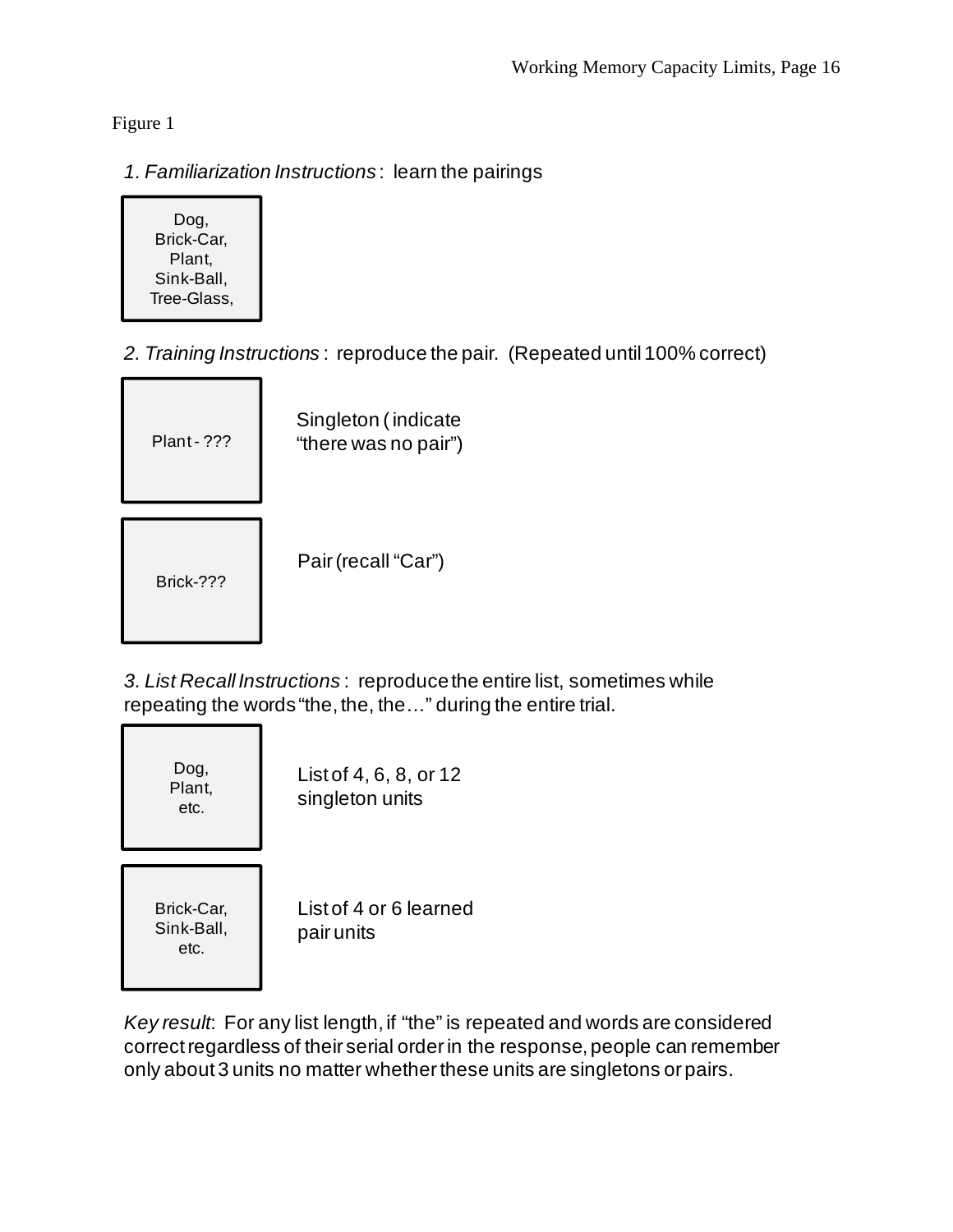Figure 2

*Instructions for a block of trials*: attend to colors of the circles, triangles, or both. (In some trial blocks, the shape to be ignored was actually tested on 20% of the trials).



Dual-shape memory array. 0.5 seconds.



Added time to think. 1.5 seconds.

Test item. Indicate where the item belongs. If it is a new item, select the door icon. That is the answer here because there was no blue triangle in the memory array.

*Key results*: (1) Seven-year-olds did better on an attended than on an ignored shape, to the same extent as adults did. (2) Nevertheless, seven-year-olds remembered far fewer items of either type than adults did.